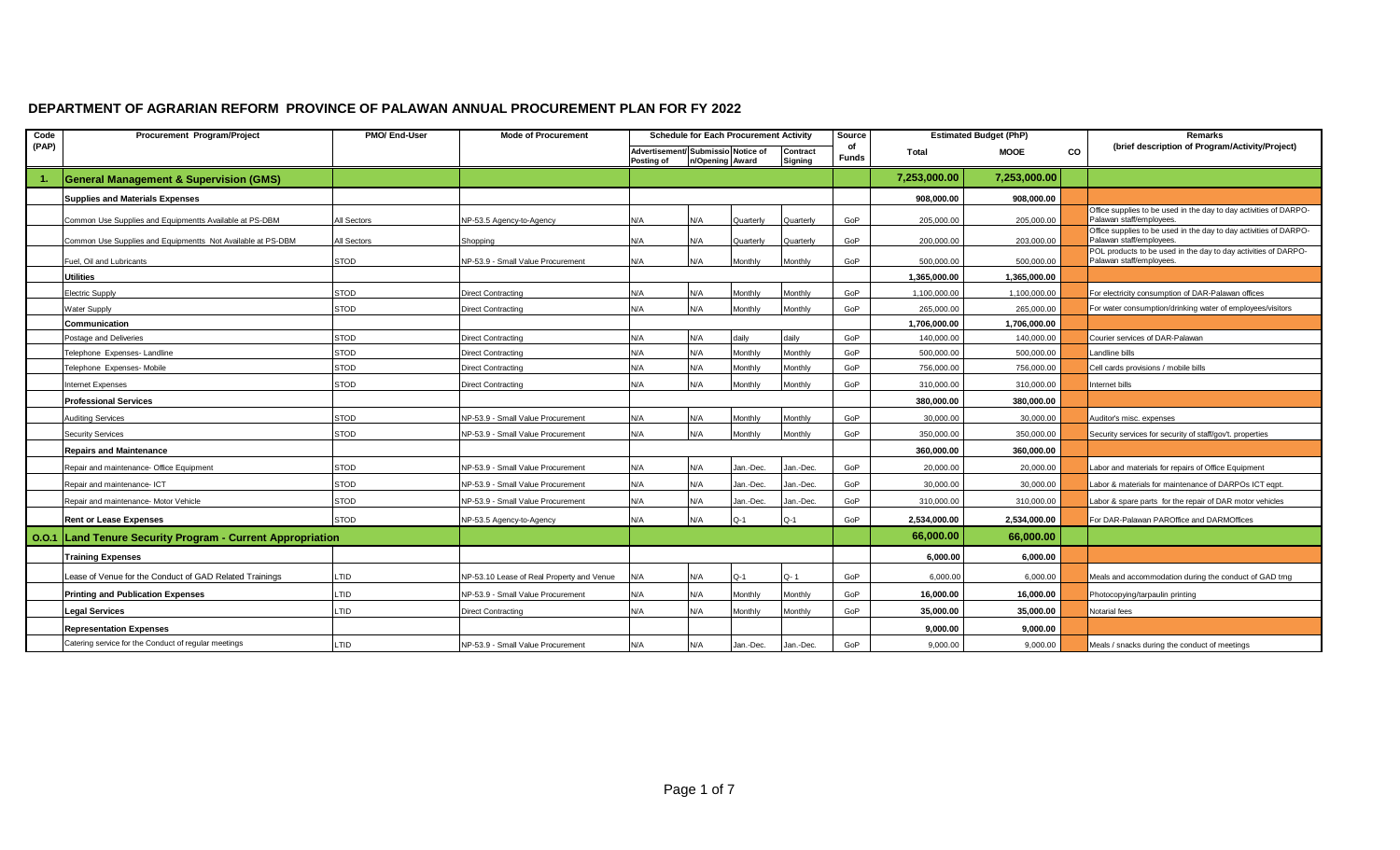| Code  | Procurement Program/Project                                                             | PMO/ End-User | <b>Mode of Procurement</b>                |                                                  |                 | <b>Schedule for Each Procurement Activity</b> |                     | Source      |            | <b>Estimated Budget (PhP)</b> |    | Remarks                                              |
|-------|-----------------------------------------------------------------------------------------|---------------|-------------------------------------------|--------------------------------------------------|-----------------|-----------------------------------------------|---------------------|-------------|------------|-------------------------------|----|------------------------------------------------------|
| (PAP) |                                                                                         |               |                                           | Advertisement/ Submissio Notice of<br>Posting of | n/Opening Award |                                               | Contract<br>Signing | of<br>Funds | Total      | MOOE                          | CO | (brief description of Program/Activity/Project)      |
|       | <b>Land Tenure Security Program - Continuing Appropriation</b>                          |               |                                           |                                                  |                 |                                               |                     |             | 82,000.00  | 82,000.00                     |    |                                                      |
|       | <b>Supplies and Materials Expenses</b>                                                  | LTID          | NP-53.9 - Small Value Procurement         | N/A                                              | N/A             | $Q - 1$                                       | $Q - 1$             | GoP         | 45,000.00  | 45,000.00                     |    |                                                      |
|       | <b>Repair and Maintenance</b>                                                           |               |                                           |                                                  |                 |                                               |                     |             | 37,000.00  | 37,000.00                     |    |                                                      |
|       | Repair and Maintenance-ICT                                                              | LEGAL         | NP-53.9 - Small Value Procurement         | N/A                                              | N/A             | Jan.-Dec.                                     | Jan.-Dec.           | GoP         | 5,000.00   | 5,000.00                      |    | Repairs of DAR-Palawan IT / electronics equipt.      |
|       | Repair and Maintenance-motor vehicles                                                   | LEGAL         | NP-53.9 - Small Value Procurement         | N/A                                              | N/A             | Jan.-Dec.                                     | Jan.-Dec.           | GoP         | 22,000.00  | 22,000.00                     |    | Repairs/maintenance of DAR-Palawan vehicles          |
|       | Repair and Maintenance-office equipment                                                 | LEGAL         | NP-53.9 - Small Value Procurement         | N/A                                              | N/A             | Jan.-Dec.                                     | Jan.-Dec.           | GoP         | 10,000.00  | 10,000.00                     |    | Repairs of DAR-Palawan office equipment              |
|       | <b>O.O.2 Agrarian Justice Delivery Program - Current Appropriation</b>                  |               |                                           |                                                  |                 |                                               |                     |             | 271,000.00 | 271,000.00                    |    |                                                      |
|       | <b>Adjudication of Agrarian Cases</b>                                                   |               |                                           |                                                  |                 |                                               |                     |             | 33,000.00  | 33,000.00                     |    |                                                      |
|       | <b>Printing and Publication Expenses</b>                                                | <b>DARAB</b>  | NP-53.9 - Small Value Procurement         | N/A                                              | N/A             | Monthly                                       | Monthly             | GoP         | 9,000.00   | 9,000.00                      |    | Photocopying/tarpaulin printing                      |
|       | <b>Repair and Maintenance</b>                                                           |               |                                           |                                                  |                 |                                               |                     |             | 4.000.00   | 4,000.00                      |    |                                                      |
|       | Repair and Maintenance- motor Vehicle                                                   | <b>DARAB</b>  | NP-53.9 - Small Value Procurement         | N/A                                              | N/A             | Jan.-Dec.                                     | Jan.-Dec.           | GoP         | 4,000.00   | 4,000.00                      |    | Maintenance of motor vehicle                         |
|       | <b>Postage and Deliveries</b>                                                           | <b>DARAB</b>  | NP-53.9 - Small Value Procurement         | N/A                                              | N/A             | Monthly                                       | Monthly             | GoP         | 17,000.00  | 17,000.00                     |    | Postage and courier                                  |
|       | <b>Representation Expenses</b>                                                          |               |                                           |                                                  |                 |                                               |                     |             | 3,000.00   | 3,000.00                      |    |                                                      |
|       | Catering service for the conduct of regular meetings                                    | <b>DARAB</b>  | NP-53.9 - Small Value Procurement         | N/A                                              | N/A             | Jan.-Dec.                                     | Jan.-Dec.           | GoP         | 3,000.00   | 3,000.00                      |    | Meals/snacks during the conduct of meetings.         |
|       | <b>Resolution of Agrarian Law Implementation Cases</b>                                  |               |                                           |                                                  |                 |                                               |                     |             | 50,000.00  | 50,000.00                     |    |                                                      |
|       | <b>Training Expenses</b>                                                                |               |                                           |                                                  |                 |                                               |                     |             | 50,000.00  | 50,000.00                     |    |                                                      |
|       | Training cum levelling off with DAR point persons, Re: New issuances/policies<br>of DAR | LEGAL         | NP-53.9 - Small Value Procurement         | N/A                                              | N/A             | Feb.-Nov.                                     | Feb.-Nov.           | GoP         | 50,000.00  | 50,000.00                     |    | Meals and snacks during the conduct of training      |
|       | <b>GAD Related Trainings</b>                                                            | LEGAL         | NP-53.9 - Small Value Procurement         | N/A                                              | N/A             | Feb.-Nov.                                     | Feb.-Nov.           | GoP         | 10,000.00  | 10,000.00                     |    | Meals and snacks during the conduct of training      |
|       | <b>Provision of Agrarian Legal Assistance</b>                                           |               |                                           |                                                  |                 |                                               |                     |             | 188,000.00 | 188,000.00                    |    |                                                      |
|       | <b>Training Expenses</b>                                                                |               |                                           |                                                  |                 |                                               |                     |             | 60,000.00  | 60,000.00                     |    |                                                      |
|       | ease of Venue for the Conduct of GAD Related Trainings                                  | LEGAL         | NP-53.10 Lease of Real Property and Venue | N/A                                              | N/A             | Q-1                                           | $Q - 1$             | GoP         | 50,000.00  | 50,000.00                     |    | Meals / snacks of DAR-Palawan staff/employees        |
|       | Conduct of Review and Planning Sessions                                                 | LEGAL         | NP-53.9 - Small Value Procurement         | N/A                                              | N/A             | Q- 2                                          | $Q - 2$             | GoP         | 10,000.00  | 10,000.00                     |    | Meals and snacks of participants                     |
|       | <b>Legal Services</b>                                                                   | LEGAL         | <b>Direct Contracting</b>                 | N/A                                              | N/A             | Monthly                                       | Monthly             | GoP         | 20,000.00  | 20,000.00                     |    | Notarial fees                                        |
|       | <b>Repair and Maintenance</b>                                                           |               |                                           |                                                  |                 |                                               |                     |             | 67,000.00  | 67,000.00                     |    |                                                      |
|       | Repair and Maintenance-ICT                                                              | LEGAL         | NP-53.9 - Small Value Procurement         | N/A                                              | N/A             | Jan.-Dec.                                     | Jan.-Dec.           | GoP         | 30,000.00  | 30,000.00                     |    | Repairs of DAR-Palawan IT / electronics equipt.      |
|       | Repair and Maintenance-motor vehicles                                                   | LEGAL         | NP-53.9 - Small Value Procurement         | N/A                                              | N/A             | Jan.-Dec.                                     | Jan.-Dec.           | GoP         | 32,000.00  | 32,000.00                     |    | Repairs/maintenance of DAR-Palawan vehicles          |
|       | Repair and Maintenance-office equipment                                                 | LEGAL         | NP-53.9 - Small Value Procurement         | N/A                                              | N/A             | Jan.-Dec.                                     | Jan.-Dec.           | GoP         | 5,000.00   | 5,000.00                      |    | Repairs of DAR-Palawan office equipment              |
|       | <b>Printing and Publication Expenses</b>                                                | LEGAL         | NP-53.9 - Small Value Procurement         | N/A                                              | N/A             | Monthly                                       | Monthly             | GoP         | 16,000.00  | 16,000.00                     |    | Photocopying/tarpaulin printing                      |
|       | <b>Representation Expenses</b>                                                          |               |                                           |                                                  |                 |                                               |                     |             | 25,000.00  | 25,000.00                     |    |                                                      |
|       | Catering Services for the Conduct of regular meetings/updating                          | LEGAL         | NP-53.9 - Small Value Procurement         | N/A                                              | N/A             | Jan.-Dec.                                     | Jan.-Dec.           | GoP         | 25,000.00  | 25,000.00                     |    | Meals/snacks during the conduct of meetings/updating |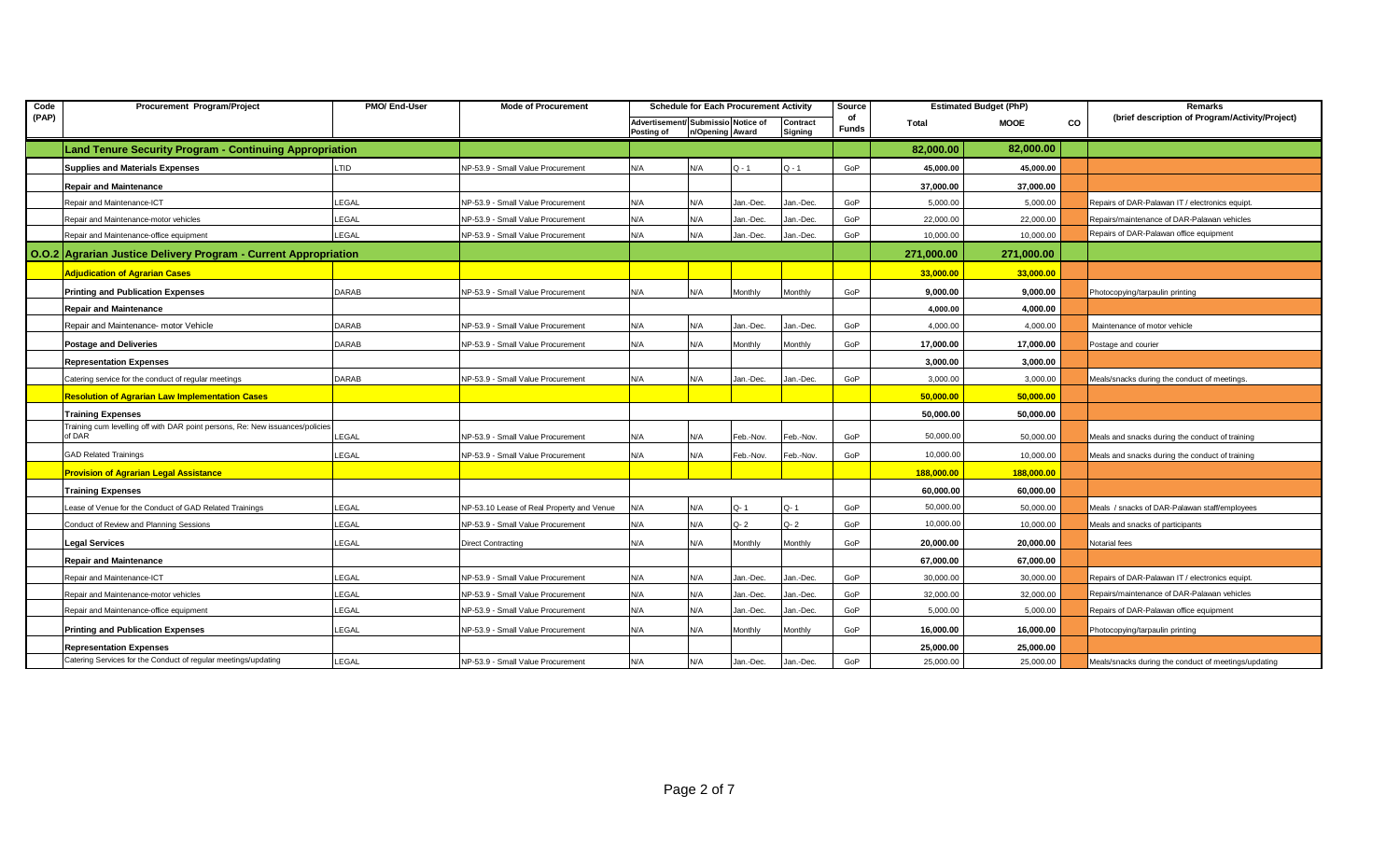| Code                                                                          | Procurement Program/Project                                              | PMO/ End-User | <b>Mode of Procurement</b>        | <b>Schedule for Each Procurement Activity</b>                                              |     |                    | Source                     |     | <b>Estimated Budget (PhP)</b> |                                                 | Remarks |                                                            |
|-------------------------------------------------------------------------------|--------------------------------------------------------------------------|---------------|-----------------------------------|--------------------------------------------------------------------------------------------|-----|--------------------|----------------------------|-----|-------------------------------|-------------------------------------------------|---------|------------------------------------------------------------|
| (PAP)                                                                         |                                                                          |               |                                   | Advertisement/ Submissio Notice of<br>Contract<br>Posting of<br>n/Opening Award<br>Signing |     | of<br><b>Funds</b> | CO<br>Total<br><b>MOOE</b> |     |                               | (brief description of Program/Activity/Project) |         |                                                            |
|                                                                               | O.O.2 Agrarian Justice Delivery Program - Continuing Appropriation       |               |                                   |                                                                                            |     |                    |                            |     | 119,815.00                    | 119,815.00                                      |         |                                                            |
|                                                                               | <b>Adjudication of Agrarian Cases</b>                                    |               |                                   |                                                                                            |     |                    |                            |     | 119,815.00                    | 119,815.00                                      |         |                                                            |
|                                                                               | <b>Trainings / Conferences</b>                                           |               |                                   |                                                                                            |     |                    |                            |     | 79,000.00                     | 79,000.00                                       |         |                                                            |
|                                                                               | Catering services for conduct of GAD Related Training                    | <b>TASS</b>   | NP-53.9 - Small Value Procurement | N/A                                                                                        | N/A | Q-1                | $Q - 1$                    | GoP | 79,000.00                     | 79,000.00                                       |         | Meals and accommodation during the conduct of training     |
|                                                                               | <b>Supplies and Materials Expenses</b>                                   |               |                                   |                                                                                            |     |                    |                            |     | 32,615.00                     | 32,615.00                                       |         |                                                            |
|                                                                               | <b>ICT Supplies and Materials</b>                                        | <b>TASS</b>   | Shopping                          | N/A                                                                                        | N/A | Monthly            | Monthly                    | GoP | 18.850.00                     | 18.850.00                                       |         | Supplies and materials for day to day use of DAR employees |
|                                                                               | Common Use Supplies and Equipmentts                                      | <b>TASS</b>   | Shopping                          | N/A                                                                                        | N/A | $Q - 1$            | $Q - 1$                    | GoP | 13,765.00                     | 13,765.00                                       |         | Supplies and materials for day to day use of DAR employees |
|                                                                               | <b>Printing and Publication Expenses</b>                                 | LEGAL         | NP-53.9 - Small Value Procurement | N/A                                                                                        | N/A | Monthly            | Monthly                    | GoP | 1,200.00                      | 1,200.00                                        |         | Photocopying/tarpaulin printing                            |
|                                                                               | <b>Representation Expenses</b>                                           |               |                                   |                                                                                            |     |                    |                            |     | 3,000.00                      | 3,000.00                                        |         |                                                            |
|                                                                               | Catering Services for the Conduct of regular meetings/updating           | LEGAL         | NP-53.9 - Small Value Procurement | N/A                                                                                        | N/A | Jan.-Dec.          | Jan.-Dec.                  | GoP | 3,000.00                      | 3,000.00                                        |         | Meals/snacks during the conduct of meetings/updating       |
|                                                                               | <b>Repair and Maintenance</b>                                            |               |                                   |                                                                                            |     |                    |                            |     | 4,000.00                      | 4,000.00                                        |         |                                                            |
|                                                                               | Repair and Maintenance-ICT                                               | LEGAL         | NP-53.9 - Small Value Procurement | N/A                                                                                        | N/A | Jan.-Dec.          | Jan.-Dec.                  | GoP | 4,000.00                      | 4,000.00                                        |         | Repairs of DAR-Palawan IT / electronics equipt.            |
| O.O.3 AR beneficiaries Dev't. ans Sustainable Program - Current Appropriation |                                                                          |               |                                   |                                                                                            |     |                    |                            |     | 4,416,000.00                  | 4,416,000.00                                    |         |                                                            |
|                                                                               | Supervision and management for effective delivery of support<br>services |               |                                   |                                                                                            |     |                    |                            |     | 113,000.00                    | 113,000.00                                      |         |                                                            |
|                                                                               | <b>Trainings / Conferences</b>                                           |               |                                   |                                                                                            |     |                    |                            |     | 10,000.00                     | 10,000.00                                       |         |                                                            |
|                                                                               | Lease of venue for conduct of GAD Related Training                       | <b>TASS</b>   | NP-53.9 - Small Value Procurement | N/A                                                                                        | N/A | Q-1                | Q-1                        | GoP | 10,000.00                     | 10,000.00                                       |         | Meals and accommodation during the conduct of training     |
|                                                                               | <b>Repair and Maintenance</b>                                            | <b>TASS</b>   | NP-53.9 - Small Value Procurement | N/A                                                                                        | N/A | Jan.-Dec           | Jan.-Dec                   | GoP | 5,000.00                      | 5,000.00                                        |         | Repairs of DAR-Palawan vehicles                            |
|                                                                               | <b>Communication Expenses- Mobile</b>                                    | <b>TASS</b>   | NP-53.9 - Small Value Procurement | N/A                                                                                        | N/A | Quarterly          | Quarterly                  | GoP | 4,000.00                      | 4,000.00                                        |         | Cell cards provisions / mobile bills of point persons      |
|                                                                               | Representation                                                           |               |                                   |                                                                                            |     |                    |                            |     | 94,000.00                     | 94,000.00                                       |         |                                                            |
|                                                                               | Catering Services for Actual Conduct of ITEMA                            | TASS          | NP-53.9 - Small Value Procurement | N/A                                                                                        | N/A | $Q - 3$            | $Q - 3$                    | GoP | 67,000.00                     | 67,000.00                                       |         | Snacks during the conduct of ITEMA                         |
|                                                                               | Catering Services on the Conduct of Cooperative Congress/ARBO Summit     | <b>TASS</b>   | NP-53.9 - Small Value Procurement | N/A                                                                                        | N/A | $Q - 2$            | $Q - 2$                    | GoP | 27,000.00                     | 27,000.00                                       |         | Meals and snacks during the conduct of training            |
|                                                                               | <b>Social Infrastructure Building</b>                                    |               |                                   |                                                                                            |     |                    |                            |     | 126,000.00                    | 126,000.00                                      |         |                                                            |
|                                                                               | <b>Trainings / Conferences</b>                                           |               |                                   |                                                                                            |     |                    |                            |     | 55,000.00                     | 55,000.00                                       |         |                                                            |
|                                                                               | Catering Services for the Records Management Training                    | TASS          | NP-53.9 - Small Value Procurement | N/A                                                                                        | N/A | Mar-Dec            | Mar-Dec.                   | GoP | 12,000.00                     | 12,000.00                                       |         | Meals and snacks during the conduct of training            |
|                                                                               | Catering Services for the Policy Development Training                    | <b>TASS</b>   | NP-53.9 - Small Value Procurement | N/A                                                                                        | N/A | Q-1                | $Q-1$                      | GoP | 12,000.00                     | 12,000.00                                       |         | Meals and snacks during the conduct of training            |
|                                                                               | Catering Services for the Conduct of Parliamentary Procedure Trng.       | TASS          | NP-53.9 - Small Value Procurement | N/A                                                                                        | N/A | Mar-Nov.           | Mar-Nov.                   | GoP | 12,000.00                     | 12,000.00                                       |         | Meals and snacks during the conduct of training            |
|                                                                               | Catering Services for the ARB Dev't. Organinzing Training                | <b>TASS</b>   | NP-53.9 - Small Value Procurement | N/A                                                                                        | N/A | Mar-Nov.           | Mar-Nov.                   | GoP | 19,000.00                     | 19,000.00                                       |         | Meals and snacks during the conduct of training            |
|                                                                               | <b>Communication Expenses</b>                                            |               |                                   |                                                                                            |     |                    |                            |     | 4,000.00                      | 4,000.00                                        |         |                                                            |
|                                                                               | Telephone Expenses- Mobile                                               | <b>TASS</b>   | NP-53.9 - Small Value Procurement | N/A                                                                                        | N/A | Quarterly          | Quarterly                  | GoP | 4,000.00                      | 4,000.00                                        |         | Cell cards provisions of point persons                     |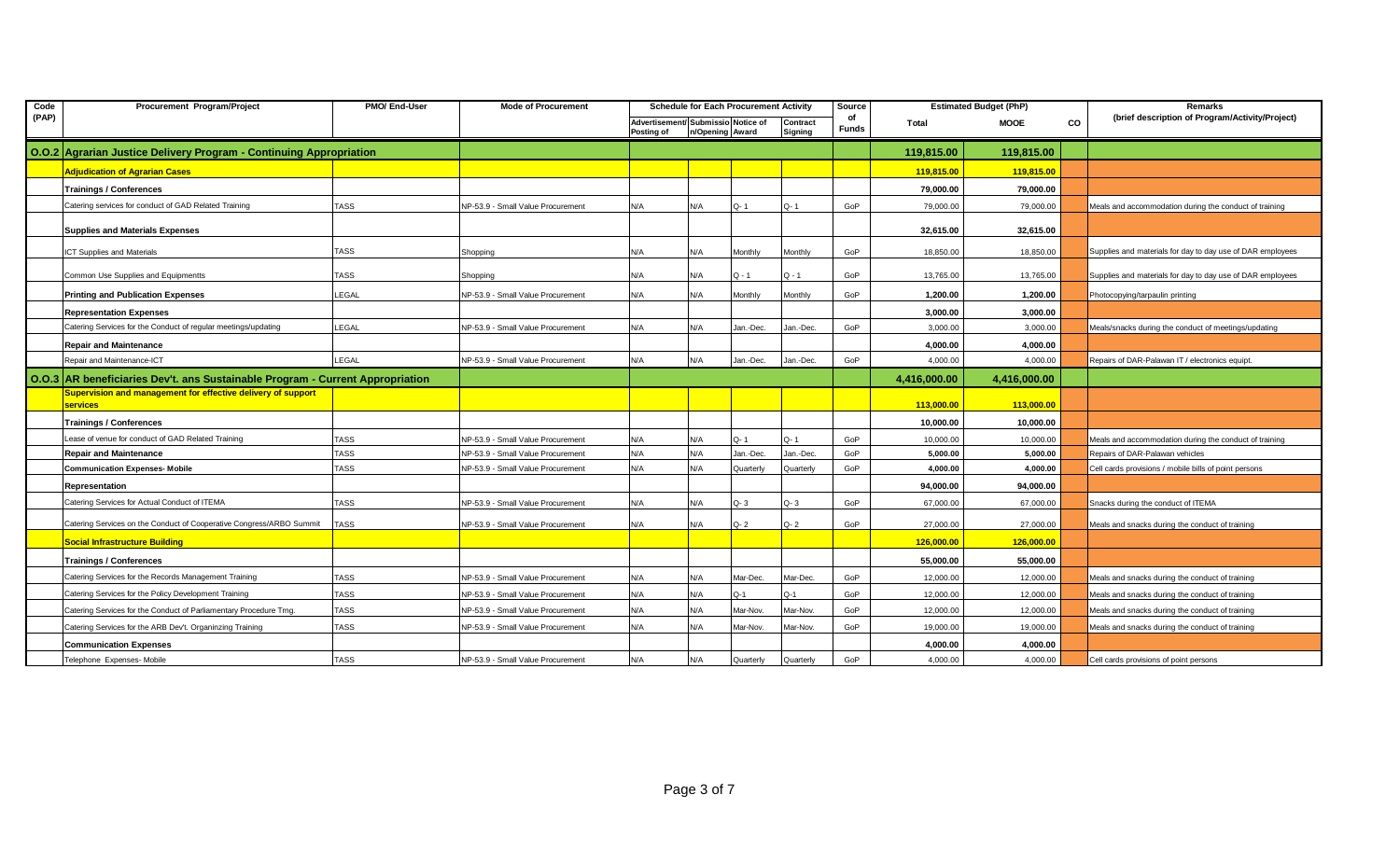| Code  | Procurement Program/Project                                                                | PMO/ End-User | <b>Mode of Procurement</b>        |                                                  |                 | <b>Schedule for Each Procurement Activity</b> |                     | Source             |              | <b>Estimated Budget (PhP)</b> |    | Remarks                                                   |
|-------|--------------------------------------------------------------------------------------------|---------------|-----------------------------------|--------------------------------------------------|-----------------|-----------------------------------------------|---------------------|--------------------|--------------|-------------------------------|----|-----------------------------------------------------------|
| (PAP) |                                                                                            |               |                                   | Advertisement/ Submissio Notice of<br>Posting of | n/Opening Award |                                               | Contract<br>Signing | of<br><b>Funds</b> | Total        | MOOE                          | CO | (brief description of Program/Activity/Project)           |
|       | Repair and Maintenance                                                                     |               |                                   |                                                  |                 |                                               |                     |                    | 25,000.00    | 25,000.00                     |    |                                                           |
|       | Repair and Maintenance-ICT                                                                 | LEGAL         | NP-53.9 - Small Value Procurement | N/A                                              | N/A             | Jan.-Dec.                                     | Jan.-Dec.           | GoP                | 8,000.00     | 8,000.00                      |    | Repairs of DAR-Palawan IT / electronics equipt.           |
|       | Repair and Maintenance-motor vehicles                                                      | LEGAL         | NP-53.9 - Small Value Procurement | N/A                                              | N/A             | Jan.-Dec.                                     | Jan.-Dec.           | GoP                | 9,000.00     | 9,000.00                      |    | Repairs of DAR-Palawan vehicles                           |
|       | Repair and Maintenance-office equipment                                                    | LEGAL         | NP-53.9 - Small Value Procurement | N/A                                              | N/A             | Jan.-Dec.                                     | Jan.-Dec.           | GoP                | 8,000.00     | 8,000.00                      |    | Repairs of DAR-Palawan office equipment                   |
|       | Representation                                                                             |               |                                   |                                                  |                 |                                               |                     |                    | 42,000.00    | 42,000.00                     |    |                                                           |
|       | Catering Serivces for the Conduct of Regular Staff Meeting                                 | <b>TASS</b>   | NP-53.9 - Small Value Procurement | N/A                                              | N/A             | Quarterly                                     | Quarterly           | GoP                | 16,000.00    | 16,000.00                     |    | Meals/snacks during the conduct of meetings               |
|       | Catering Serivces for Conduct of ARB Membership Recruitment                                | <b>TASS</b>   | NP-53.9 - Small Value Procurement | N/A                                              | N/A             | Monthly                                       | Monthly             | GoP                | 26,000.00    | 26,000.00                     |    | Meals/snacks during the conduct of coaching to ARBOs      |
|       | <b>Enterprise Dev't. Economic and Physical Infrastructure Support</b>                      |               |                                   |                                                  |                 |                                               |                     |                    | 2,285,000.00 | 2,285,000.00                  |    |                                                           |
|       | <b>Trainings / Conferences</b>                                                             |               |                                   |                                                  |                 |                                               |                     |                    | 458,000.00   | 458,000.00                    |    |                                                           |
|       | Catering Services on the Conduct of Training on Product Dev't.                             | <b>TASS</b>   | NP-53.9 - Small Value Procurement | N/A                                              | N/A             | Q-2&Q-3                                       | Q-2 & Q-3           | GoP                | 10,000.00    | 10,000.00                     |    | Meals and snacks during the conduct of training           |
|       | Catering services for the conduct of Business Planning                                     | TASS          | NP-53.9 - Small Value Procurement | N/A                                              | N/A             | Q-1&2                                         | Q-1&2               | GoP                | 54,000.00    | 54,000.00                     |    | Meals and snacks during the conduct of training           |
|       | Catering services for Productivity Enhancement                                             | TASS          | NP-53.9 - Small Value Procurement | N/A                                              | N/A             | Q- 1                                          | Q-1                 | GoP                | 60,000.00    | 60,000.00                     |    | Meals and snacks during the conduct of training           |
|       | Catering Services for the Food Safety & Sanitation Standard Operating<br>ProcedureTraining | <b>TASS</b>   | NP-53.9 - Small Value Procurement | N/A                                              | N/A             | $Q - 2$                                       | Q-2                 | GoP                | 60,000.00    | 60,000.00                     |    | Meals and snacks during the conduct of training           |
|       | Catering Services for the conduct of Risk and Delinquency Management<br>Training           | <b>TASS</b>   | NP-53.9 - Small Value Procurement | N/A                                              | N/A             | Q-2                                           | $Q-2$               | GoP                | 10,000.00    | 10,000.00                     |    | Meals and snacks during the conduct of training           |
|       | Catering services for the Conduct of GAD Related Trainings                                 | <b>TASS</b>   | NP-53.9 - Small Value Procurement | March                                            | N/A             | $Q - 1 & 8 & 3$                               | $Q - 1 & 8 & 3$     | GoP                | 70,000.00    | 70,000.00                     |    | Meals and accommodation during the conduct of training    |
|       | Catering Services for conduct of Technology Training                                       | <b>TASS</b>   | NP-53.9 - Small Value Procurement | March                                            | N/A             | $Q - 2$                                       | $Q - 2$             | GoP                | 124,000.00   | 124,000.00                    |    | Meals and snacks during the conduct of training           |
|       | Catering Services for the Training on Dev't. of ARBO's to become MF Provider TASS          |               | NP-53.9 - Small Value Procurement | March                                            | N/A             | Q-1 & Q-2                                     | Q-1 & Q-2           | GoP                | 30,000.00    | 30,000.00                     |    | Meals and snacks during the conduct of training           |
|       | Catering Services on the APCP Related Training                                             | TASS          | NP-53.9 - Small Value Procurement | N/A                                              | N/A             | Q 1 & 4                                       | Q 1 & 4             | GoP                | 40,000.00    | 40,000.00                     |    | Meals and snacks during the conduct of training           |
|       | Printing and Publication Expenses                                                          | TASS          | NP-53.9 - Small Value Procurement | N/A                                              | N/A             | Monthly                                       | Monthly             | GoP                | 19,000.00    | 19,000.00                     |    | Photocopying/tarpaulin printing                           |
|       | <b>Communication Expenses</b>                                                              |               |                                   |                                                  |                 |                                               |                     |                    | 22,000.00    | 22,000.00                     |    |                                                           |
|       | Telephone Expenses-Mobile                                                                  | TASS          | NP-53.9 - Small Value Procurement | N/A                                              | N/A             | Quarterly                                     | Quarterly           | GoP                | 22,000.00    | 22,000.00                     |    | Cell cards provisions of point persons                    |
|       | <b>Transportation and Delivery Expenses</b>                                                | <b>TASS</b>   | NP-53.9 - Small Value Procurement | N/A                                              | N/A             | June & Oct                                    | June & Oct          | GoP                | 8,000.00     | 8,000.00                      |    | Delivery services                                         |
|       | Representation                                                                             |               |                                   |                                                  |                 |                                               |                     |                    | 178,000.00   | 178,000.00                    |    |                                                           |
|       | Catering Serivces for the Conduct of Regular Staff Meeting                                 | <b>TASS</b>   | NP-53.9 - Small Value Procurement | N/A                                              | N/A             | Quarterly                                     | Quarterly           | GoP                | 10,000.00    | 10,000.00                     |    | Meals/snacks during the conduct of meetings               |
|       | Catering Services on the Conduct of PBD Lawyering                                          | TASS          | NP-53.9 - Small Value Procurement | N/A                                              | N/A             | Q-1&2                                         | Q-1&2               | GoP                | 4,000.00     | 4,000.00                      |    | Meals and snacks during the conduct of meeting            |
|       | Catering Services on the Conduct of LINKSFARMM Project Launching                           | <b>TASS</b>   | NP-53.9 - Small Value Procurement | N/A                                              | N/A             | Q- 2                                          | Q-2                 | GoP                | 40,000.00    | 40,000.00                     |    | Meals and snacks during the conduct of launching activity |
|       | Catering Services on the Conduct of FBS                                                    | TASS          | NP-53.9 - Small Value Procurement | N/A                                              | N/A             | Q-2                                           | $Q - 2$             | GoP                | 6,000.00     | 6,000.00                      |    | Meals and snacks during the conduct of FBS                |
|       | Catering Services on the Conduct of EPAHP Project Launching                                | <b>TASS</b>   | NP-53.9 - Small Value Procurement | N/A                                              | N/A             | $Q - 1 & 8 & 3$                               | $Q - 1 & 8 & 3$     | GoP                | 48.000.00    | 48,000.00                     |    | Meals and snacks during the conduct of Project Launching  |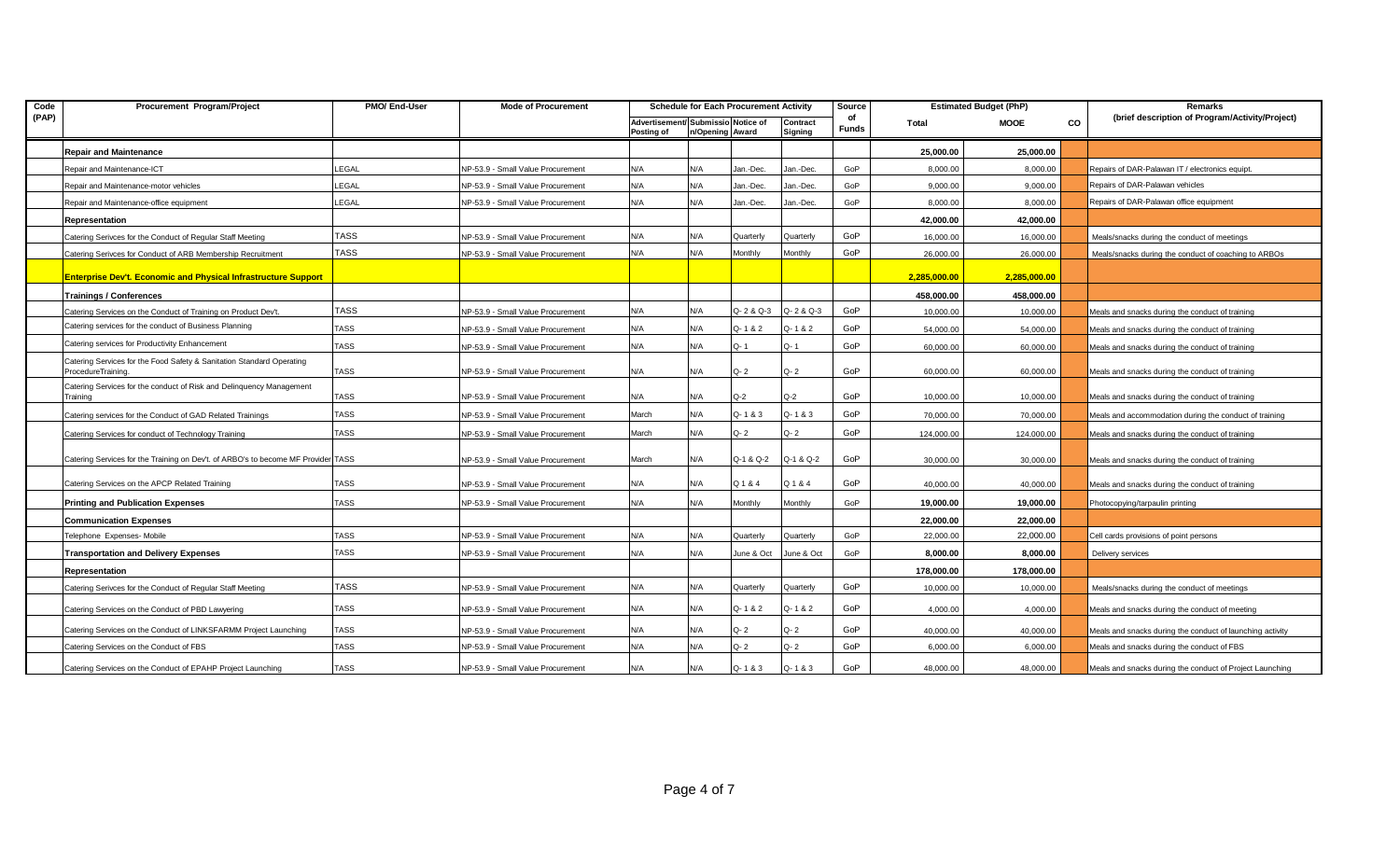| Code  | Procurement Program/Project                                                                            | PMO/ End-User | <b>Mode of Procurement</b>        |                                                  |                 | <b>Schedule for Each Procurement Activity</b> |                     | Source             | <b>Estimated Budget (PhP)</b> |              | Remarks |                                                    |
|-------|--------------------------------------------------------------------------------------------------------|---------------|-----------------------------------|--------------------------------------------------|-----------------|-----------------------------------------------|---------------------|--------------------|-------------------------------|--------------|---------|----------------------------------------------------|
| (PAP) |                                                                                                        |               |                                   | Advertisement/ Submissio Notice of<br>Posting of | n/Opening Award |                                               | Contract<br>Signing | of<br><b>Funds</b> | Total                         | <b>MOOE</b>  | CO      | (brief description of Program/Activity/Project)    |
|       | Catering Services on the conduct of Marketing Assisstance to ARBOs                                     | TASS          | NP-53.9 - Small Value Procurement | N/A                                              | N/A             | $Q - 1 & 8 & 3$                               | Q-1&3               | GoP                | 10,000.00                     | 10,000.00    |         | Meals and snacks during the conduct of meetings    |
|       | Catering Services on the Conduct of orientation to MF Provider                                         | <b>TASS</b>   | NP-53.9 - Small Value Procurement | N/A                                              | N/A             | Q-2&4                                         | Q-2&4               | GoP                | 10,000.00                     | 10,000.00    |         | Meals and snacks during the conduct of Orientation |
|       | Catering Services on the Conduct of APCP Orientation                                                   | <b>TASS</b>   | NP-53.9 - Small Value Procurement | N/A                                              | N/A             | Q-1&4                                         | Q-1&4               | GoP                | 12,000.00                     | 12,000.00    |         | Meals and snacks during the conduct of Orientation |
|       | Catering Services on the Conduct of Access to Credit and Microfinance<br>Orientation                   | <b>TASS</b>   | NP-53.9 - Small Value Procurement | N/A                                              | N/A             | $Q - 1$ , 2 & 4 $Q - 1$ , 2 & 4               |                     | GoP                | 38,000.00                     | 38,000.00    |         | Meals and snacks during the conduct of Orientation |
|       | <b>Repair and Maintenance</b>                                                                          |               |                                   |                                                  |                 |                                               |                     |                    | 80,000.00                     | 80.000.00    |         |                                                    |
|       | Repair and Maintenance-ICT                                                                             | <b>TASS</b>   | NP-53.9 - Small Value Procurement | N/A                                              | N/A             | Jan.-Dec.                                     | Jan.-Dec.           | GoP                | 11,000.00                     | 11,000.00    |         | Repairs of DAR-Palawan IT / electronics equipt.    |
|       | Repair and Maintenance-motor vehicles                                                                  | <b>TASS</b>   | NP-53.9 - Small Value Procurement | N/A                                              | N/A             | Jan.-Dec.                                     | Jan.-Dec.           | GoP                | 60,000.00                     | 60,000.00    |         | Repairs of DAR-Palawan vehicles                    |
|       | Repair and Maintenance-office equipment                                                                | <b>TASS</b>   | NP-53.9 - Small Value Procurement | N/A                                              | N/A             | Jan.-Dec.                                     | Jan.-Dec.           | GoP                | 9,000.00                      | 9,000.00     |         | Repairs of DAR-Palawan office equipment            |
|       | <b>Subsidy (Hard Component)</b>                                                                        |               |                                   |                                                  |                 |                                               |                     |                    | 1,000,000.00                  | 1,000,000.00 |         |                                                    |
|       | <b>/LFED</b>                                                                                           | TASS          | NP-53.9 - Small Value Procurement | N/A                                              | N/A             | Mar-Oct.                                      | Mar-Oct             | GoP                | 360,000.00                    | 360,000.00   |         | Assistance to NGOs/Pos                             |
|       | <b>INKSFARMM</b>                                                                                       | <b>TASS</b>   | NP-53.9 - Small Value Procurement | N/A                                              | N/A             | Mar-Oct.                                      | Mar-Oct             | GoP                | 220.000.00                    | 220.000.00   |         | Assistance to NGOs/Pos                             |
|       | <b>FBS</b>                                                                                             | <b>TASS</b>   | NP-53.9 - Small Value Procurement | N/A                                              | N/A             | July & Oct.                                   | July & Oct.         | GoP                | 20,000.00                     | 20,000.00    |         | Assistance to NGOs/Pos                             |
|       | <b>EPAHP</b>                                                                                           | <b>TASS</b>   | NP-53.9 - Small Value Procurement | N/A                                              | N/A             | Aug. & Oct. Aug. & Oct                        |                     | GoP                | 300,000.00                    | 300,000.00   |         | Assistance to NGOs/Pos                             |
|       | Marketing Assistance to ARBOs                                                                          | <b>TASS</b>   | NP-53.9 - Small Value Procurement | N/A                                              | N/A             | $Q_1, 2 & 3$                                  | Q 1, 2 & 3          | GoP                | 60,000.00                     | 60,000.00    |         | Assistance to NGOs/Pos                             |
|       | Development of ARBOs to Become MF Provider                                                             | <b>TASS</b>   | NP-53.9 - Small Value Procurement | N/A                                              | N/A             | Aug. & Oct. Aug. & Oct                        |                     | GoP                | 40,000.00                     | 40,000.00    |         | Assistance to NGOs/Pos                             |
|       | Provision of Support Facilities and Equipment                                                          |               |                                   |                                                  |                 |                                               |                     |                    | 600.000.00                    | 600.000.00   |         |                                                    |
|       | <b>EPAHP</b>                                                                                           | TASS          | NP-53.9 - Small Value Procurement | N/A                                              | N/A             | March                                         | March               | GoP                | 600,000.00                    | 600,000.00   |         | Assistance to NGOs/Pos                             |
|       | <b>Climate Resilient Farm Productivity Support</b>                                                     |               |                                   |                                                  |                 |                                               |                     |                    | 1,892,000.00                  | 1,892,000.00 |         |                                                    |
|       | <b>Trainings / Conferences</b>                                                                         |               |                                   |                                                  |                 |                                               |                     |                    | 32,000.00                     | 32.000.00    |         |                                                    |
|       | Catering Services on the Conduct of AES Training with Farm Facility Support<br>with training materials | <b>TASS</b>   | NP-53.9 - Small Value Procurement | N/A                                              | N/A             | May-Oct.                                      | May-Oct.            | GoP                | 24.000.00                     | 24,000.00    |         | Meals and snacks during the conduct of training    |
|       | Catering Services on the conduct of Crop based block farming & productivity<br>enhancement             | TASS          | NP-53.9 - Small Value Procurement | N/A                                              | N/A             | $Q - 3$                                       | $Q - 3$             | GoP                | 8,000.00                      | 8,000.00     |         | Meals and snacks during the conduct of training    |
|       | <b>Repair and Maintenance</b>                                                                          |               |                                   |                                                  |                 |                                               |                     |                    | 47,000.00                     | 47,000.00    |         |                                                    |
|       | Repair and Maintenance-ICT                                                                             | <b>TASS</b>   | NP-53.9 - Small Value Procurement | N/A                                              | N/A             | Jan.-Dec.                                     | Jan.-Dec.           | GoP                | 9.000.00                      | 9.000.00     |         | Repairs of DAR-Palawan IT / electronics equipt.    |
|       | Repair and Maintenance-motor vehicles                                                                  | <b>TASS</b>   | NP-53.9 - Small Value Procurement | N/A                                              | N/A             | Jan.-Dec.                                     | Jan.-Dec.           | GoP                | 34,000.00                     | 34,000.00    |         | Repairs of DAR-Palawan vehicles                    |
|       | Repair and Maintenance-office equipment                                                                | <b>TASS</b>   | NP-53.9 - Small Value Procurement | N/A                                              | N/A             | Jan.-Dec.                                     | Jan.-Dec.           | GoP                | 4.000.00                      | 4.000.00     |         | Repairs of DAR-Palawan office equipment            |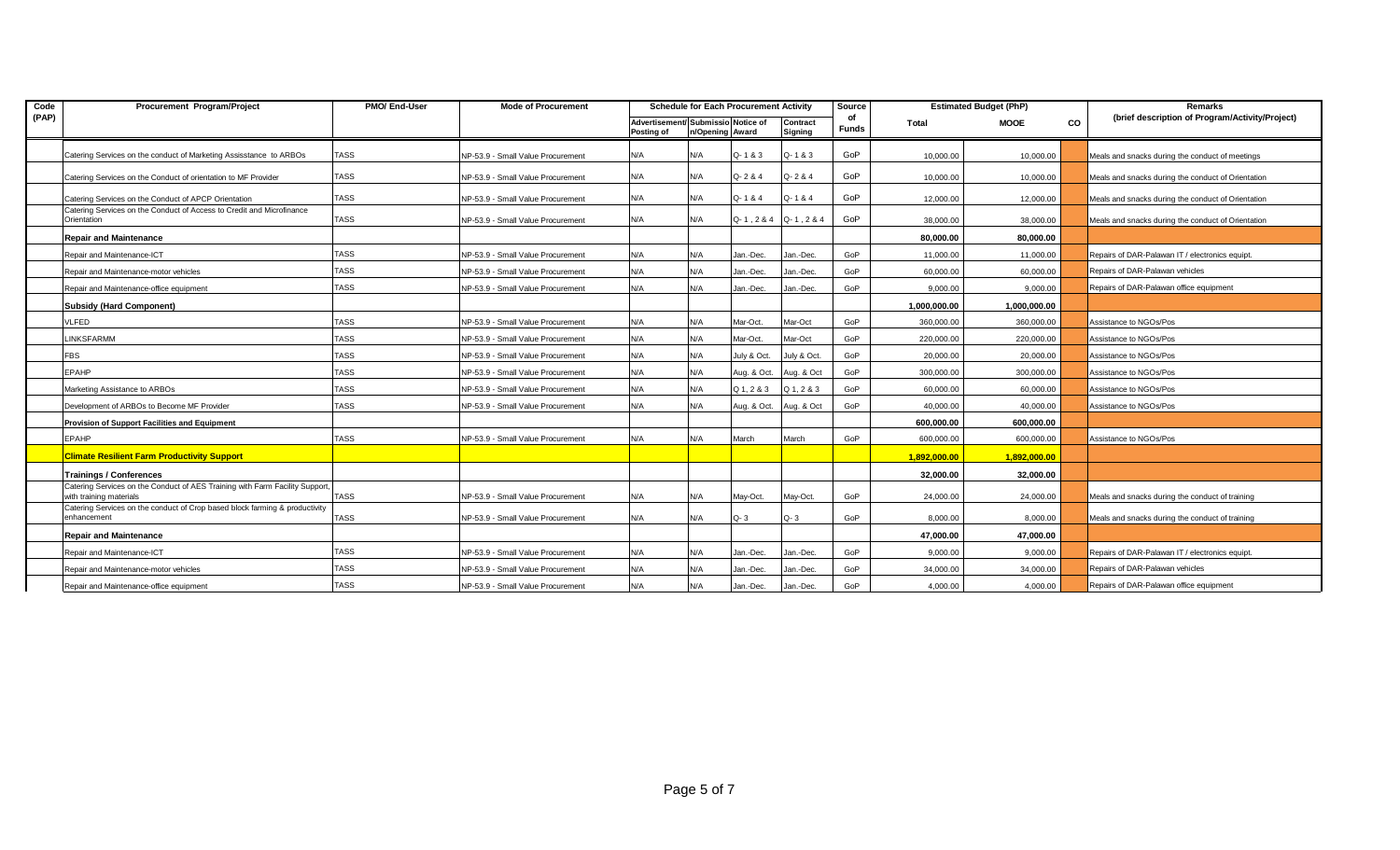| Code  | Procurement Program/Project                                                      | PMO/ End-User | <b>Mode of Procurement</b>        |                                                  |                  | <b>Schedule for Each Procurement Activity</b> |                     | Source             |              | <b>Estimated Budget (PhP)</b> |    | Remarks                                                    |
|-------|----------------------------------------------------------------------------------|---------------|-----------------------------------|--------------------------------------------------|------------------|-----------------------------------------------|---------------------|--------------------|--------------|-------------------------------|----|------------------------------------------------------------|
| (PAP) |                                                                                  |               |                                   | Advertisement/ Submissio Notice of<br>Posting of | n/Opening Award  |                                               | Contract<br>Signing | of<br><b>Funds</b> | Total        | MOOE                          | CO | (brief description of Program/Activity/Project)            |
|       | <b>Printing and Publication Expenses</b>                                         | <b>TASS</b>   | NP-53.9 - Small Value Procurement | N/A                                              | N/A              | Monthly                                       | Monthly             | GoP                | 16,000.00    | 16,000.00                     |    | Photocopying/tarpaulin printing                            |
|       | <b>Communication Expenses</b>                                                    |               |                                   |                                                  |                  |                                               |                     |                    | 6.000.00     | 6,000.00                      |    |                                                            |
|       | Telephone Expenses-Mobile                                                        | TASS          | NP-53.9 - Small Value Procurement | N/A                                              | N/A              | Quarterly                                     | Quarterly           | GoP                | 6,000.00     | 6,000.00                      |    | Cell cards provisions of point persons                     |
|       | Representation                                                                   |               |                                   |                                                  |                  |                                               |                     |                    | 41,000.00    | 41,000.00                     |    |                                                            |
|       | Catering Serivces for the Conduct of Regular Staff Meeting                       | <b>TASS</b>   | NP-53.9 - Small Value Procurement | N/A                                              | N/A              | Quarterly                                     | Quarterly           | GoP                | 22,000.00    | 22,000.00                     |    | Meals/snacks during the conduct of meetings                |
|       | Catering Services on the Conduct of Orientation/Assessment                       | <b>TASS</b>   | NP-53.9 - Small Value Procurement | N/A                                              | N/A              | Q-1                                           | Q-1                 | GoP                | 4,000.00     | 4,000.00                      |    | Meals and snacks during the conduct of Activities          |
|       | Catering Services on the Conduct of Project Launching                            | TASS          | NP-53.9 - Small Value Procurement | N/A                                              | N/A              | Q-1                                           | Q-1                 | GoP                | 5,000.00     | 5,000.00                      |    | Meal/snacks during the conduct of activities               |
|       | Catering Services on Coordination meeting/review sessions/summit                 | <b>TASS</b>   | NP-53.9 - Small Value Procurement | N/A                                              | N/A              | Mar-Sept.                                     | Mar-Sept            | GoP                | 10,000.00    | 10,000.00                     |    | Meals and snacks during the conduct of Activities          |
|       | Provision of Support Facilities and Equipment                                    | <b>TASS</b>   | <b>Competitive Bidding</b>        | Dec. 30, '21                                     | Jan. 19,<br>2022 | Jan. 25,<br>2022                              | Jan. 31,<br>2022    | GoP                | 1,750,000.00 | 1,750,000.00                  |    | Assistance to NGOs/Pos                                     |
|       | O.O.3 AR beneficiaries Dev't. ans Sustainable Program - Continuing Appropriation |               |                                   |                                                  |                  |                                               |                     |                    | 737,000.00   | 737,000.00                    |    |                                                            |
|       | Supervision and management for effective delivery of support<br><b>services</b>  |               |                                   |                                                  |                  |                                               |                     |                    | 16,000.00    | 16,000.00                     |    |                                                            |
|       | <b>Printing and Publication Expenses</b>                                         | TASS          | NP-53.9 - Small Value Procurement | N/A                                              | N/A              | Monthly                                       | Monthly             | GoP                | 5.000.00     | 5.000.00                      |    | Photocopying/tarpaulin printing                            |
|       | Representation                                                                   |               |                                   |                                                  |                  |                                               |                     |                    | 11,000.00    | 11,000.00                     |    |                                                            |
|       | Catering Services for Actual Conduct of ITEMA                                    | TASS          | NP-53.9 - Small Value Procurement | N/A                                              | N/A              | $Q - 3$                                       | $Q - 3$             | GoP                | 11,000.00    | 11,000.00                     |    | Snacks during the conduct of ITEMA                         |
|       | <b>Enterprise Dev't. Economic and Physical Infrastructure Support</b>            |               |                                   |                                                  |                  |                                               |                     |                    | 391.000.00   | 391.000.00                    |    |                                                            |
|       | <b>Supplies and Materials Expenses</b>                                           |               |                                   |                                                  |                  |                                               |                     |                    | 25,000.00    | 25,000.00                     |    |                                                            |
|       | <b>ICT Supplies and Materials</b>                                                | TASS          | Shopping                          | N/A                                              | N/A              | Monthly                                       | Monthly             | GoP                | 10.000.00    | 10,000.00                     |    | Supplies and materials for day to day use of DAR employees |
|       | Common Use Supplies and Equipmentts                                              | TASS          | Shopping                          | N/A                                              | N/A              | Q - 1                                         | $Q - 1$             | GoP                | 15,000.00    | 15,000.00                     |    | Supplies and materials for day to day use of DAR employees |
|       | <b>Trainings / Conferences</b>                                                   |               |                                   |                                                  |                  |                                               |                     |                    | 60.000.00    | 60.000.00                     |    |                                                            |
|       | Training Kit on the Conduct of Technology Training for VLFED                     | <b>TASS</b>   | NP-53.9 - Small Value Procurement | N/A                                              | N/A              | Q-1                                           | $Q - 1$             | GoP                | 20,000.00    | 20,000.00                     |    | Meals and snacks during the conduct of training            |
|       | Training Kit on the Conduct of Technology Training for LINKSFARMM                | TASS          | NP-53.9 - Small Value Procurement | N/A                                              | N/A              | Q-1                                           | Q-1                 | GoP                | 20.000.00    | 20,000.00                     |    | Meals and snacks during the conduct of training            |
|       | Catering services for Enhanced Basic Acctg. For Non-Accountants                  | <b>TASS</b>   | NP-53.9 - Small Value Procurement | N/A                                              | N/A              | Q-1                                           | $Q - 1$             | GoP                | 20,000.00    | 20,000.00                     |    | Meals and snacks during the conduct of training            |
|       | Provision of Support Facilities and Equipment                                    |               |                                   |                                                  |                  |                                               |                     |                    | 306.000.00   | 306.000.00                    |    |                                                            |
|       | LINKSFARMM                                                                       | <b>TASS</b>   | NP-53.9 - Small Value Procurement | N/A                                              | N/A              | Q-1                                           | Q-1                 | GoP                | 168,000.00   | 168,000.00                    |    | Assistance to NGOs/Pos                                     |
|       | VLFED                                                                            | <b>TASS</b>   | NP-53.9 - Small Value Procurement | N/A                                              | N/A              | $O - 1$                                       | Q-1                 | GoP                | 138,000.00   | 138,000.00                    |    | Assistance to NGOs/Pos                                     |